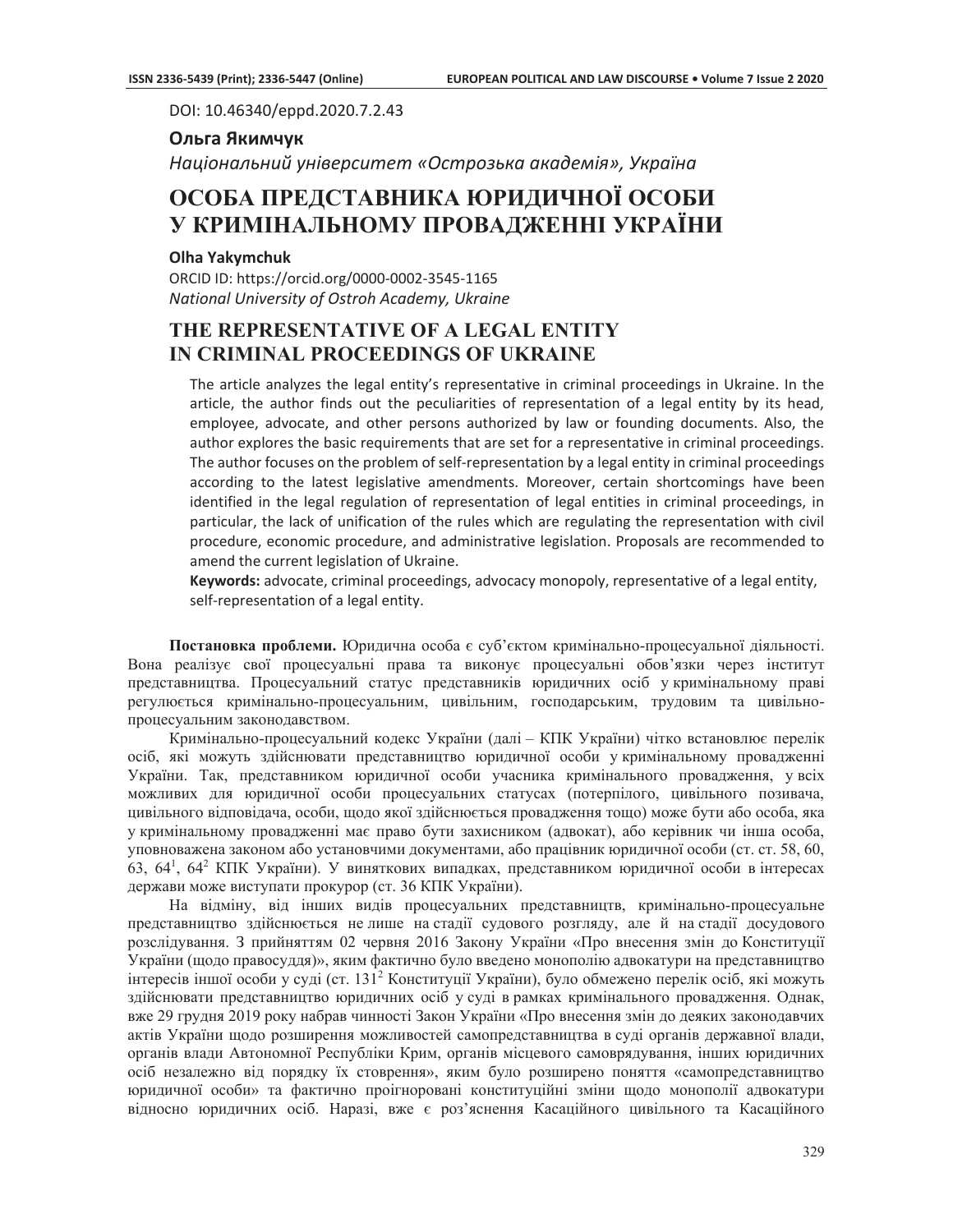господарського судів Верховного Суду щодо самопредставництва юридичної особи, однак досі не має сформованої думки Касаційного кримінального суду. Таким чином, актуальним вбачається розглянути питання хто саме може бути представником юридичної особи укримінальному провадженні, яке особливо гостро постає сьогодні в українському суспільстві.

Виклад основного матеріалу. Представник, в тому числі представник юридичної особи у кримінальному провадженні, є самостійним учасником кримінального провадженні на рівні з іншими учасниками. У визначенні сторін кримінального провадження (п. 19 ч. 1 ст. 3 КПК України), учасників кримінального провадження (п. 25 ч. 1 ст. 3 КПК України) та учасників судового провадження (п. 26 ч. 1 ст. 3 КПК України) представник зазначається поряд, на рівні з іншими особами, яких він представляє. На самостійності наголошує також В. Г. Асташенков відмічаючи, що «в кримінальному процесі з моменту вступу в справу представник є самостійним рівноправним учасником, а тому права та обов'язки представника в момент їх виникнення не можуть вважатися належними особі, яку він представляє, а належать представнику»<sup>1</sup>. А тому, представник юридичної особи як учасник кримінального провадження повинен відповідати певним вимогам, які встановлені законодавцем, аби набути процесуального статусу представника.

Перш за все, представляти законні інтереси учасників кримінального провадження може лише фізична та дієздатна особа. Вимоги до дієздатності встановлені статтею 30 Цивільного кодексу України і визначаються як здатність фізичної особи «своїми діями набувати для себе цивільних прав і самостійно їх здійснювати, а також здатність своїми діями створювати для себе цивільні обов'язки, самостійно їх виконувати та нести відповідальність у разі їх невиконання»<sup>2</sup>. Окрім того, очевидно, що представник повинен бути повнолітнім.

Законодавством також встановлюються обмеження для представників - певні обставини, які можуть стати підставою для відводу представника. Так, ст. 78 КПК України встановлено, що представник не повинен брати участь «у цьому ж кримінальному провадженні як слідчий суддя, суддя, присяжний, прокурор, слідчий, потерпілий, цивільний позивач, цивільний відповідач, експерт, спеціаліст, представник персоналу органу пробації, перекладач»<sup>3</sup>. Окрім того, не повинно існувати конфлікту інтересів: представник не повинен «у цьому провадженні надавати правову допомогу особі, інтереси якої суперечать інтересам особи, яка звернулася з проханням про надання правової допомоги»<sup>4</sup>. Встановлюються вимоги й щодо родинних зв'язків: представник неможе бути «близьким родичем або членом сім'ї слідчого, прокурора, потерпілого або будь-кого із складу суду»<sup>5</sup>.

Разом з тим, кримінальне процесуальне законодавство, окрім загальних цивільно-правових вимог, встановлює перелік осіб, які можуть бути представниками у кримінальному провадженні залежно від кримінально-процесуального статусу юридичної особи (ст. ст. 58, 60, 63, 64<sup>1</sup>, 64<sup>2</sup> КПК України).

Представником юридичної особи на всіх стадіях кримінального провадженні може бути особа, яка у кримінальному провадженні має право бути захисником, тобто адвокатом (ст. 45 КПК України). Адвокатом може бути фізична особа, яка має повну вищу юридичну освіту, володіє державною мовою, має стаж роботи в галузі права не менше двох років, склала кваліфікаційний іспит, пройшла стажування, склала присягу адвоката України та отримала свідоцтво про право назайняття адвокатською діяльністю. Аби здійснювати представництво юридичних осіб у кримінальному провалженні алвокат повинен мати чинне свілоцтво про право на зайняття алвокатською ліяльністю (п. 2 ч. 2 ст. 78 КПК України). Окрім того, відомості про адвоката повинні бути внесено до Єдиного реєстру адвокатів України та відсутні дані про зупинення або припинення права на зайняття адвокатською діяльністю (ст. 45 КПК України).

<sup>&</sup>lt;sup>1</sup> Асташенков, В.Г. (1969). *О* расширении процессуальных гарантий участников уголовно-процессуальной деятельности при окончании предварительного следствия. Учение записки Саратовского юридического *Института,*

<sup>&</sup>lt;sup>2</sup> Цивільний кодекс України 2003 (Верховна Рада Україна). Офіційний сайт Верховної Ради України.

 $\frac{\text{th}}{\text{t}}/z$ akon $0.\text{rad}$ a.gov.ua/laws/show/435-15>(2020, березень, 05).

<sup>&</sup>lt;sup>3</sup> Кримінальний процесуальний кодекс України 2012 (Верховна Рада України). Офіційний сайт Верховної Ради України. <http://zakon2.rada.gov.ua/laws/show/4651-17> (2020, березень, 05).

*Кримінальний процесуальний кодекс України 2012*ȼɟɪɯɨɜɧɚɊɚɞɚɍɤɪɚʀɧɢ*Офіційний сайт Верховної Ради* України. <http://zakon2.rada.gov.ua/laws/show/4651-17> (2020, березень, 05).

*Кримінальний процесуальний кодекс України 2012*ȼɟɪɯɨɜɧɚɊɚɞɚɍɤɪɚʀɧɢ*Офіційний сайт Верховної Ради України*. <http://zakon2.rada.gov.ua/laws/show/4651-17> (2020, березень, 05).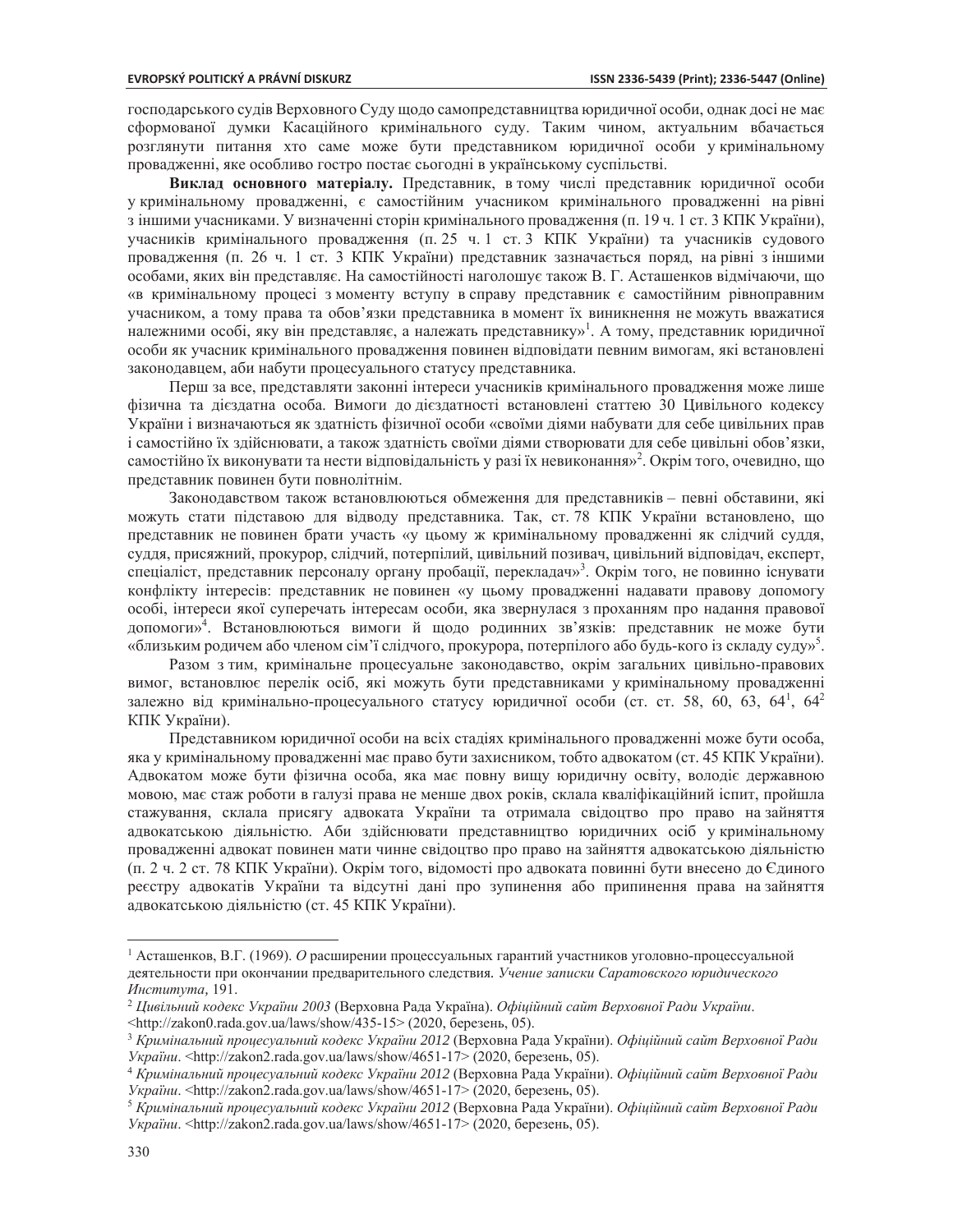Гз введенням монополії адвокатури напредставництво інтересів інших осіб у суді (застосовується у судах касаційної інстанції з 1 січня 2017 року, у судах апеляційної інстанції з 1 січня 2018 року, у судах першої інстанції з 1 січня 2019 року та для представників органів державної влади та органів місцевого самоврядування у всіх судах з 1 січня 2020 року), представниками юридичних осіб у кримінальному провадженні на стадії судового провадження фактично можуть бути лише адвокати. Разом з тим, законом не заборонено представникам без адвокатського посвідчення представляти інтереси юридичної особи на досудовому розслідуванні. Слід відмітити, що монополія адвокатури на представництво у судах застосовувалась би до юридичних осіб у повному обсязі та заперечувала би положення ст. ст. 58, 60, 63, 64<sup>1</sup>, 64<sup>2</sup> КПК України щодо представництва юридичних осіб у кримінальному провадження іншими особами (керівником, працівником юридичної особи або іншою особою уповноваженою законом або установчими документами), якби не існувало поняття «самопредставництва юридичної особи».

Відповідно до ч. 3 ст. 58 Цивільного процесуального кодексу України, ч. 3 ст. 56 Господарського процесуального кодексу України, ч. 3 ст. 55 Кодексу адміністративного судочинства України юридична особа бере участь у справі через свого керівника або члена виконавчого органу, уповноваженого діяти від її імені відповідно до закону, статуту, положення (самопредставництво юридичної особи), або через представника. 29 грудня 2019 року Законом України «Про внесення змін до деяких законодавчих актів України щодо розширення можливостей самопредставництва в суді органів державної влади, органів влади Автономної Республіки Крим, органів місцевого самоврядування, інших юридичних осіб незалежно від порядку їх створення» уточнено поняття «самопредставництво юридичної особи», внесено відповідні зміни у вищезазначені процесуальні кодекси України: «юридична особа незалежно від порядку її створення бере участь у справі через свого керівника, члена виконавчого органу, іншу особу, уповноважену діяти від її імені відповідно до закону, статуту, положення, трудового договору (контракту) (самопредставництво юридичної особи), або через представника<sup>1</sup>». Таким чином, до самопредставництва юридичної особи було включено представництво працівником юридичної особи.

Однак, законодавцем було проігноровано внесення відповідних змін щодо самопредставництва юридичних осіб у КПК України, хоча юридичні особи є самостійними учасниками кримінального провадження України. Таким чином, як і до прийняття Закону України «Про внесення змін до деяких законодавчих актів України щодо розширення можливостей самопредставництва в суді органів державної влади, органів влади Автономної Республіки Крим, органів місцевого самоврядування, інших юридичних осіб незалежно від порядку їх стоврення» так і після, КПК України не містить жодних положень про самопредставництво юридичної особи. Проте, навіть за відсутності положень про самопредставництво юридичних осіб у КПК України, доцільним вбачається застосування судами за аналогією цивільно-процесуального законодавства щодо допуску керівників, працівників, інших осіб уповноважених законом або установчими документами, без статусу адвоката до представництва юридичних осіб у кримінальному провадження на стадії судового розгляду, оскільки по-перше, КПК України містить положення, якими передбачається надання кримінально-процесуального статусу представника таким особам (ст. ст. 58, 60, 63, 64<sup>1</sup>, 64<sup>2</sup> КПК України), по-друге, у кримінальному провадженні, в якому було подано цивільний позов, до процесуальних відносин, що виникли у зв'язку з цивільним позовом та які не врегульовані КПК України, можуть застосовуватися норми Цивільного процесуального кодексу України за умови, що вони не суперечать засадам кримінального судочинства (п. 5 ст. 128 КПК України).

Окрім адвоката, представником юридичної особи укримінальному провадженні згідно положень КПК України може бути працівник юридичної особи. Особливістю цього представництва є те, що представник перебуває у трудових відносинах із особою, яку представляє та його діяльність додатково регулюється нормами трудового законодавства. На відміну самопредставництва юридичної особи працівником уцивільному, господарському процесах та упорядку адміністративного судочинства, у кримінальному провадженні працівник юридичної особи здійснює представництво за довіреністю.

*Закон України «Про внесення змін до деяких законодавчих актів України щодо розширення можливостей самопредставництва в суді органів державної влади, органів влади Автономної Республіки Крим, органів* лісцевого самоврядування, інших юридичних осіб незалежно від порядку їх створення» 2019 (Верховна Рада Vкраїни). Офіційний сайт Верховної Ради України. <https://zakon.rada.gov.ua/laws/show/390-20>  $(2020, 6e$ резень, 06).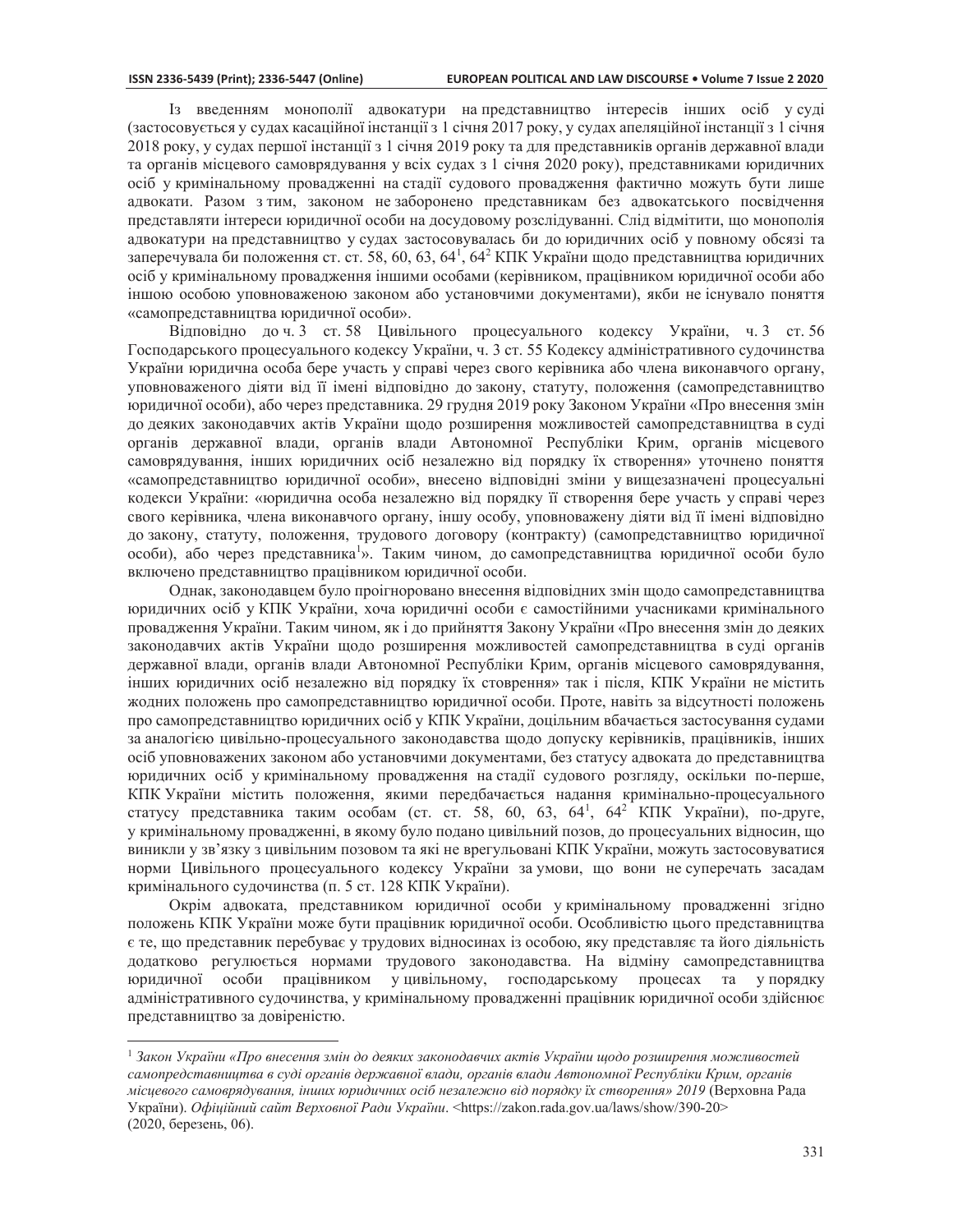Кримінально-процесуальне законодавство не встановлює вимог щодо спеціальної юридичної освіти працівника-представника, однак, зазвичай, представляють інтереси роботодавця (юридичної особи) працівники юридичної служби – юрисконсульти. Функції юридичної служби може виконувати й один юрисконсульт. На державних підприємствах, установах, організаціях, державних органах створюється юридична служба. Її функціонування регулюється Постановою Кабінету Міністрів України № 1040 від 26 листопада 2008 р. «Про затвердження Загального положення про юридичну службу міністерства, іншого органу виконавчої влади, державного підприємства, установи та організації». Так, відповідно до п. 2 ч. 2 цієї постанови «для представлення інтересів держави в судах під час розгляду справ, стороною або третьою особою в яких є органи виконавчої влади, у складі юридичної служби утворюється відповідний підрозділ або такі повноваження надаються окремій посадовій особі»<sup>1</sup>.

Ще одним представником юридичної особи у кримінальному провадженні може бути керівник юридичної особи, уповноважений на те установчими документами юридичної особи. Керівник юридичної особи, як і працівник юридичної особи перебувають у трудових відносинах із юридичною особою, проте для здійснення представництва керівнику непотрібна довіреність. Необхідно зазначити, що установчими документами можна уповноважити будь-яку іншу особу. При цьому, законодавством не висунуто жодних вимог щодо перебування такої особи у трудових відносинах із юридичною особою. Такою особою може бути й засновник юридичної особи, акціонер, член наглядової ради тощо.

Окрім особи, уповноваженої установчими документами, представником юридичної особи може бути особа, уповноважена на те законом. До цієї категорії представників юридичної особи слід віднести арбітражного керуючого (розпорядника майна, керуючого санацією або ліквідатора). Представництво юридичних осіб ліквідатором у кримінальному провадженні можливо тоді, коли юридична особа ліквідується та повноваження керівника були передані ліквідаційній комісії або ліквідатору (ст. 105 ЦК України) або коли юридична особа припиняє свою діяльність в порядку визнання банкрутом (Кодекс України з процедур банкрутства).

До представництва арбітражними керуючими, окрім загальних вимог встановлених КПК України, господарським законодавством передбачено також спеціальні вимоги. Так, арбітражним керуючим є «фізична особа, яка отримала відповідне свідоцтво та інформація про яку внесена до Єдиного реєстру арбітражних керуючих України<sup>2</sup>». Окрім того, така особа призначається господарським судом у встановленому порядку в справі про банкрутство як керуючий санацією або ліквідатор. Арбітражний керуючий з моменту постановлення ухвали (постанови) про призначення його керуючим санацією або ліквідатором до моменту припинення здійснення ним повноважень прирівнюється до службової особи підприємства-боржника (п. 2 ст. 10 Кодексу України з процедур банкрутства), а також може виконувати обов'язки керівника такої юридичної особи (п. 2 ст. 40, ч. 8 п. 1 ст. 59 Кодексу України з процедур банкрутства).

Також слід зазначити, що представником юридичної особи у кримінальному провадженні у окремих випадках може бути прокурор. Так, п. 12 ст. 36 КПК України наділяє прокурора правом пред'явити цивільний позов вінтересах держави. Законом України «Про прокуратуру» встановлюються випадки, коли прокурор виконує представницькі функції. Так, ст. 23 цього закону встановлюється, що прокурор здійснює представництво у суді державних інтересів лише у випадку, коли «захист цих інтересів не здійснює або неналежним чином здійснює орган державної влади, орган місцевого самоврядування чи інший суб'єкт владних повноважень, до компетенції якого віднесені відповідні повноваження, а також у разі відсутності такого органу»<sup>3</sup>. Окрім того, встановлюються випадки, коли таке представництво не здійснюється: захист інтересів державних компаній, а також «у правовідносинах, пов'язаних із виборчим процесом, проведенням референдумів, діяльністю

<u> 1989 - Johann Stein, fransk politik (d. 1989)</u>

*Постанова про затвердження Загального положення про юридичну службу міністерства, іншого органу* виконавчої влади, державного підприємства, установи та організації 2008 (Кабінет Міністрів України). *Офіційний сайт Верховної Ради України.* <http://zakon5.rada.gov.ua/laws/show/1040-2008-%D0%BF>  $(2020, 6e$ резень, 06).

<sup>&</sup>lt;sup>2</sup> Кодекс України з процедур банкрутства 2018 (Верховна Рада України). Офіційний сайт Верховної Ради *України*. <https://zakon.rada.gov.ua/laws/show/2597-19> (2020, березень, 05).

<sup>&</sup>lt;sup>3</sup> Закон про прокуратуру 2014 (Верховна Рада України). Офіційний сайт Верховної Ради України.  $\frac{\text{th}}{2020}$ , березень, 05).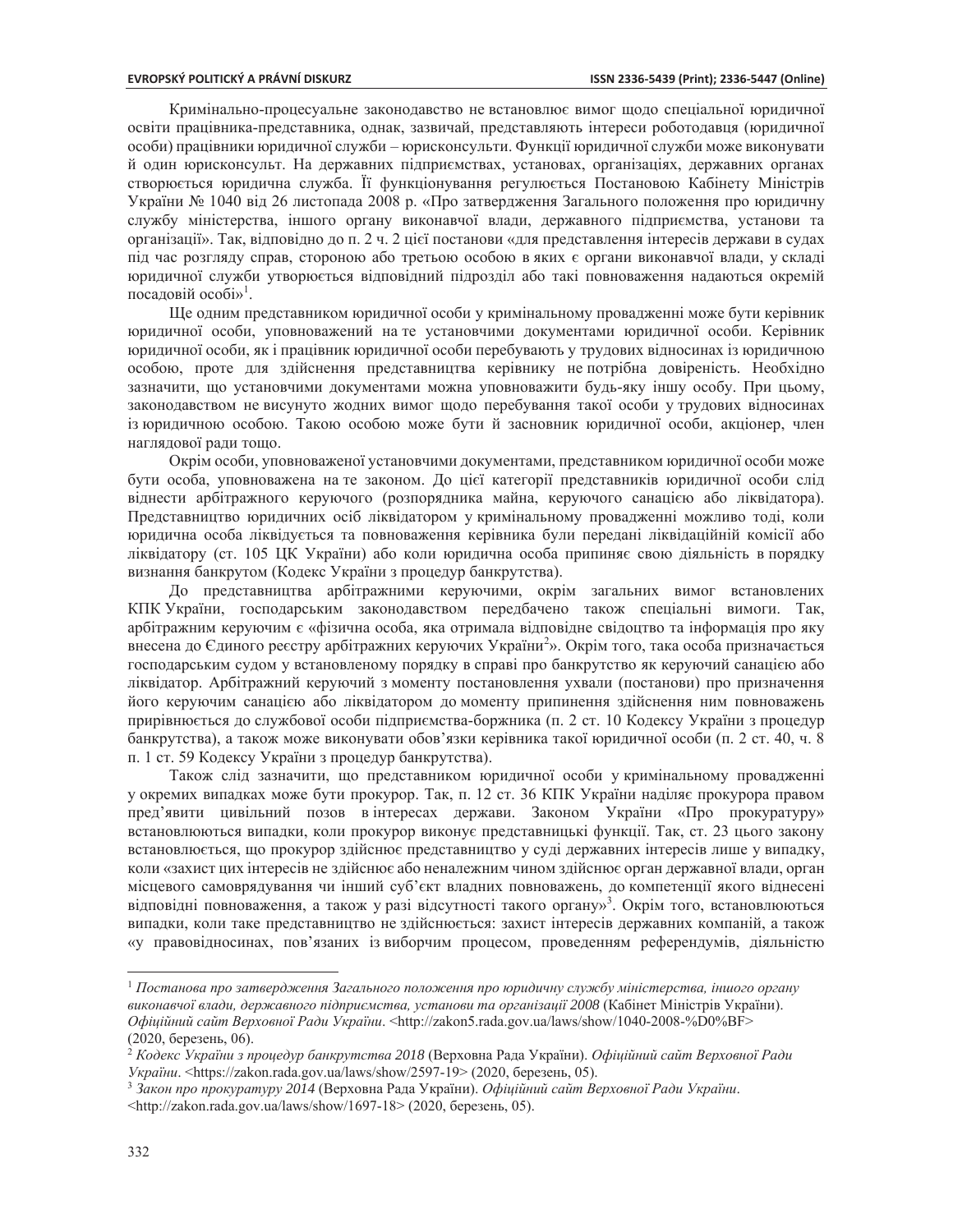Верховної Ради України, Президента України, створенням та діяльністю засобів масової інформації, а також політичних партій, релігійних організацій, організацій, що здійснюють професійне самоврядування, та інших громадських об'єднань»<sup>1</sup>.

Прокурор є представником юридичної особи укримінально-процесуальному статусі потерпілого або цивільного позивача. Д. К. Боков визначає пред'явлення цивільного позову прокурором у кримінальному провадженні як «виражену у встановленій процесуальній формі вимогу прокурора на захист інтересів фізичних і юридичних осіб, які зазнали майнової чи моральної шкоди від кримінального правопорушення, до підозрюваного, обвинуваченого, підсудного, засудженого чи інших осіб, які несуть майнову відповідальність за їхні дії, про відшкодування цієї шкоди, заявлена до суду та розглядувана спільно з кримінальним провадженням або в порядку цивільного судочинства»<sup>2</sup>.

Особливістю представництва юридичних осіб прокурором взагальному та зокрема у кримінальному провадженні, є спрямованість захисту інтересів не на конкретних юридичних осіб (державних органів, суб'єктів владних повноважень чи органів місцевого самоврядування), а держави в цілому.

Висновок. Юридичні особи дедалі частіше та активніше беруть участь у кримінальному провадженні України, однак досі кримінально-процесуальне законодавство недостатньо регулює їх участь упроцесі, порівняно ізцивільним, господарським процесами та адміністративним судочинством. Юридичні особи беруть участь укримінальному провадженні через своїх представників. Представником юридичної особи у кримінальному провадженні може бути адвокат, її керівник або інша особа, уповноважена установчими документами або законом та працівник юридичної особи за довіреністю. В окремих, передбачених законом випадках, представником юридичної особи укримінальному провадженні може бути прокурор. У зв'язку із введенням монополії адвокатури на представництво у суді, потребує роз'яснення в рамках КПК України положення щодо самопредставництва юридичних осіб назразок положень включених у інші процесуальні кодекси України, оскільки КПК України оперує лише поняттям «представник», а поняття «самопредставництво юридичної особи» взагалі відсутнє.

Відсутність у кримінально-процесуальному законодавстві України поняття «самопредставництво юридичної особи» створює колізію у правового просторі України, які не сприяють здійсненню верховенства права та доступу до правосуддя. Отож, необхідним вбачається внесення змін до ст. ст. 58, 63, 64<sup>1</sup>, 64<sup>2</sup> КПК України, що місять положення щодо представництва юридичної особи та викладення їх в уніфікованій із цивільним, господарським процесами.

## **References:**

- 1. Astashenkov, V.G. (1969). O rasshirenii protsessualnyih garantiy uchastnikov ugolovno-protsessualnoy deyatelnosti pri okonchanii predvaritelnogo sledstviya [ On the expansion of procedural guarantees of participants in criminal procedural activities at the end of the preliminary investigation]. Uchenie zapiski Saratovskogo *yuridicheskogo Instituta* [Teaching notes of the Saratov Law Institute], no. 16, 190-192. [in Russian].
- 2. Tsyvilnyi kodeks Ukrainy 2003 [Civil Code] (Verkhovna Rada Ukrainy) [Verkhovna Rada of Ukraine]. *Ofitsiinyj sajt Verkhovnyi Rady Ukrainy* [The official website of the Verkhovna Rada of Ukraine]. <http://zakon0.rada.gov.ua/laws/show/435-15> (2020, March, 05). [in Ukrainian].
- 3. Kryminalnyi protsesualnyi kodeks Ukrainy 2012 [Criminal Procedure of Ukraine] (Verkhovna Rada Ukrainy) [(Verkhovna Rada of Ukraine)]. Ofitsiinyj sajt Verkhovnoyi Rady Ukrainy [The official website of the Verkhovna Rada of Ukraine]. <http://zakon2.rada.gov.ua/laws/show/4651-17> (2020, March, 05). [in Ukrainian].
- *Zakon Ukrainy pro vnesennia zmin do deiakykh zakonodavchykh aktiv Ukrainy shchodo rozshyrennia mozhlyvostei samopredstavnytstva v sudi orhaniv derzhavnoi vlady, orhaniv vlady Avtonomnoi Respubliky Krym, orhaniv*  mistsevoho samovriaduvannia, inshykh yurydychnykh osib nezalezhno vid poriadku yikh stvorennia 2019 [Law of Ukraine On Amendments to Certain Legislative Acts of Ukraine on Expanding the Possibilities of Self-Representation in the Court of State Bodies, Authorities of the Autonomous Republic of Crimea, Local Self-Government Bodies, and Other Legal Entities Regardless of Their Order] (Verkhovna Rada Ukrainy) [(Verkhovna Rada of Ukraine)]. *Ofitsiinyj sajt Verkhovnoyi Rady Ukrainy* [The official website of the Verkhovna Rada of Ukraine]. <https://zakon.rada.gov.ua/laws/show/390-20> (2020, March, 06). [in Ukrainian].

<sup>&</sup>lt;sup>1</sup> Закон про прокуратуру 2014 (Верховна Рада України). Офіційний сайт Верховної Ради України.

<sup>&</sup>lt;http://zakon.rada.gov.ua/laws/show/1697-18> (2020, березень, 05).

ȻɨɤɨɜȾɄ*Гражданский иск прокурора в уголовном процессе в защиту интересов государства:*  автореферат диссертации кандидата юридических наук. Москва, 7.